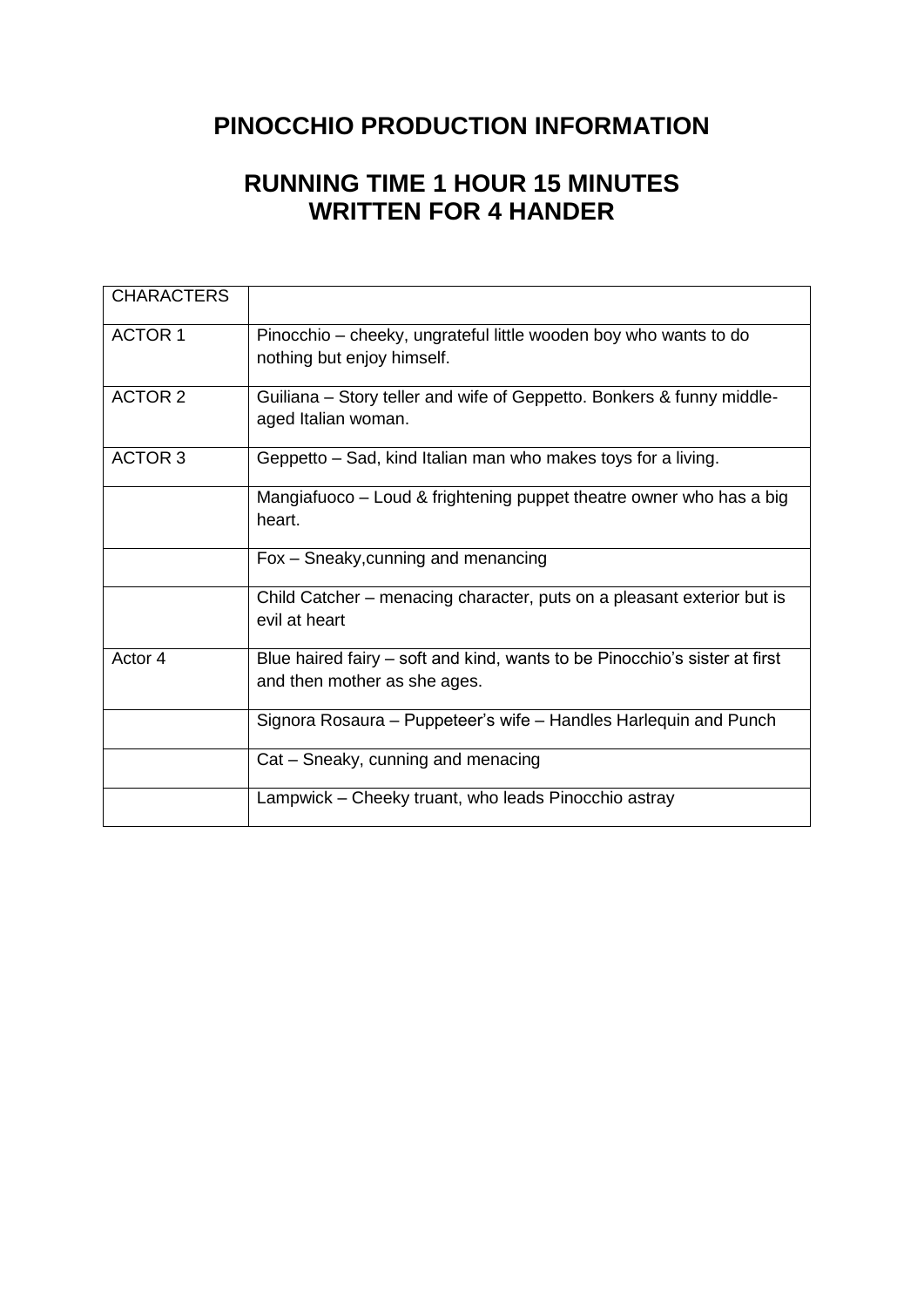#### **PROPS**

#### **SCENE ONE – GEPPETTO'S WORKSHOP**

LOG **STOVE STOOL** WOODEN MALLET TOOLS

#### **SCENE TWO – GRAND MARIONETTE THEATRE**

SIGN – GRAND MARIONETTE THEATRE HARLEQUIN PUNCH BOTTLE OF WINE **HANKY** PURSE WITH 5 GOLD COINS IN

#### **SCENE THREE – LOBSTER INN**

LOBSTER INN SIGN TABLE LADEN WITH FOOD 3 CHAIRS

**SCENE FOUR – FOREST DEAD OF NIGHT** ROPE

#### **SCENE FIVE – BLUE FAIRY'S HOUSE**

MEDICINE SPOON SWEETS BLANKET **CHAIR** 

#### **SCENE SIX – CITY OF CATCHFOOLS**

SIGN – CITY OF CATCHFOOLS BANDAGE FOR CAT'S HAND TO SLIP INTO SPADE

**SCENE SEVEN – GEPPETTO'S BOAT CAPSIZES** NO PROPS

#### **SCENE EIGHT – ISLAND OF BUSY BEES**

SIGN – ISLAND OF BUSY BEES TWO WATER JUGS & LADLE HEADSCARF & CLOAK FOR BLUE HAIRED FAIRY

#### **SCENE NINE – SCHOOL**

SCHOOL DESK & CHAIR BOOK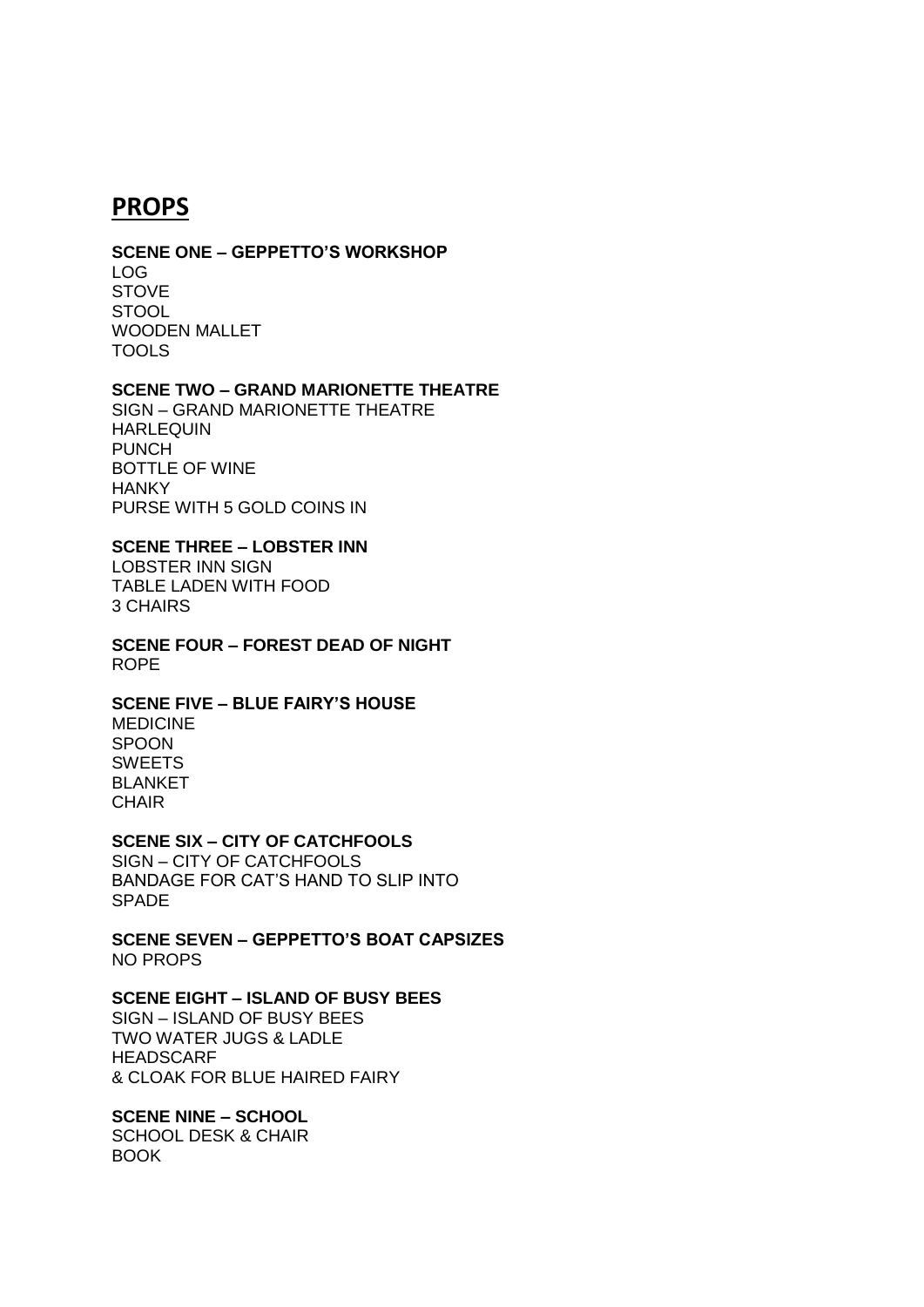**SCENE TEN – TRUANTS BY THE SEA** PINOCCHIO'S BOOK

**SCENE ELEVEN – BLUE HAIRED FAIRY'S HOUSE HANKY** SCHOOL REPORT

**SCENE TWELVE – THE CHILD CATCHER** SWEETS **DONKEY** 

**SCENE THIRTEEN – LAND OF PLAY** Donkey head-dress

**SCENE FOURTEEN – INSIDE THE WHALE** CANDLE TYPE TORCH FOR GEPPETTO

**SCENE FIFTEEN – GEPPETTO'S WORKSHOP** CHAIR WITH PINOCCHIO'S OLD CLOTHES ON.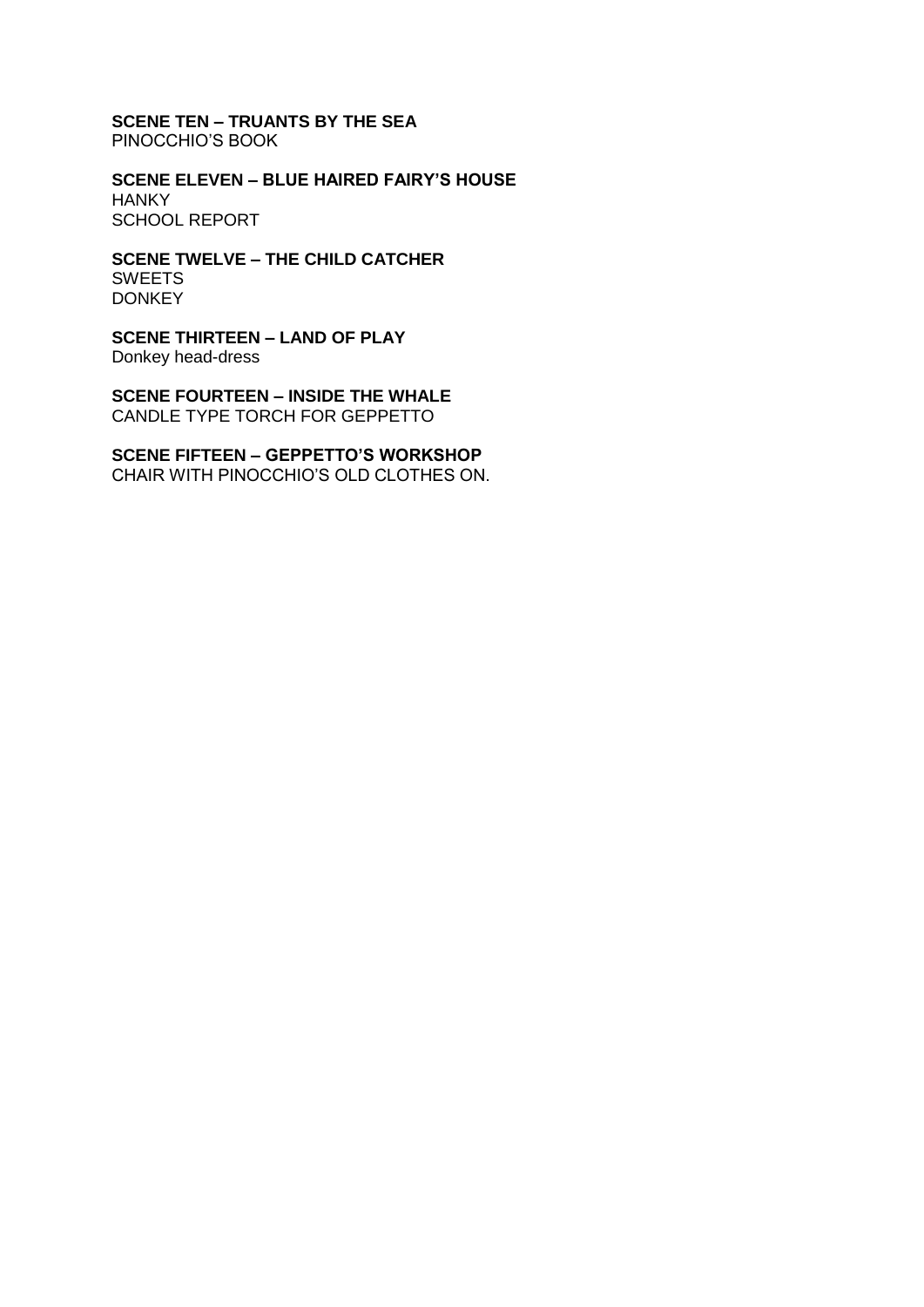# **COSTUMES**

| <b>CHARACTERS</b> |                                                                                                      |                                                                            |                                                                  |                              |
|-------------------|------------------------------------------------------------------------------------------------------|----------------------------------------------------------------------------|------------------------------------------------------------------|------------------------------|
| <b>ACTOR 1</b>    | Pinocchio - cheeky,<br>ungrateful little wooden<br>boy who wants to do<br>nothing but enjoy himself. | Bright shirt &<br><b>Trousers</b><br>School<br>uniform                     | School cap<br>Suit and shirt<br>for final<br>scene               | <b>Nose</b>                  |
| <b>ACTOR 2</b>    | Guiliana - Story teller and<br>wife of Geppetto. Bonkers<br>& funny middle-aged<br>Italian woman     | <b>Bright dress</b><br>Colourful<br>tights                                 | Shawl                                                            |                              |
| <b>ACTOR 3</b>    | Geppetto - Sad, kind<br>Italian man who makes<br>toys for a living.                                  | <b>White Shirt</b><br><b>Black</b><br>trousers<br><b>Brown</b><br>cardigan | <b>Work Apron</b><br>Long Coat<br>Glasses                        | Grey wig for<br>final scenes |
|                   | Mangiafuoco - Loud &<br>frightening puppet theatre<br>owner who has a big<br>heart.                  | <b>White Shirt</b><br><b>Black</b><br>trousers                             | Colourful<br>waistcoat<br>Padded front<br>Colourful<br>Headscarf | <b>Big Ear-rings</b>         |
|                   | Fox - Sneaky, cunning<br>and menancing                                                               | Black shirt &<br>trousers                                                  | <b>Trench Coat</b><br><b>White Tie</b><br><b>Foxes Tail</b>      | Fox head-<br>dress           |
|                   | School Boy - Eugene                                                                                  | School<br>Uniform                                                          | School cap                                                       |                              |
|                   | Child Catcher - menacing<br>character, puts on a<br>pleasant exterior but is<br>evil at heart        | Black top &<br>trousers                                                    | Cloak                                                            |                              |
| Actor 4           | Blue haired fairy - soft<br>and kind, wants to be                                                    | Dark Blue                                                                  | <b>Blue Hair</b>                                                 |                              |